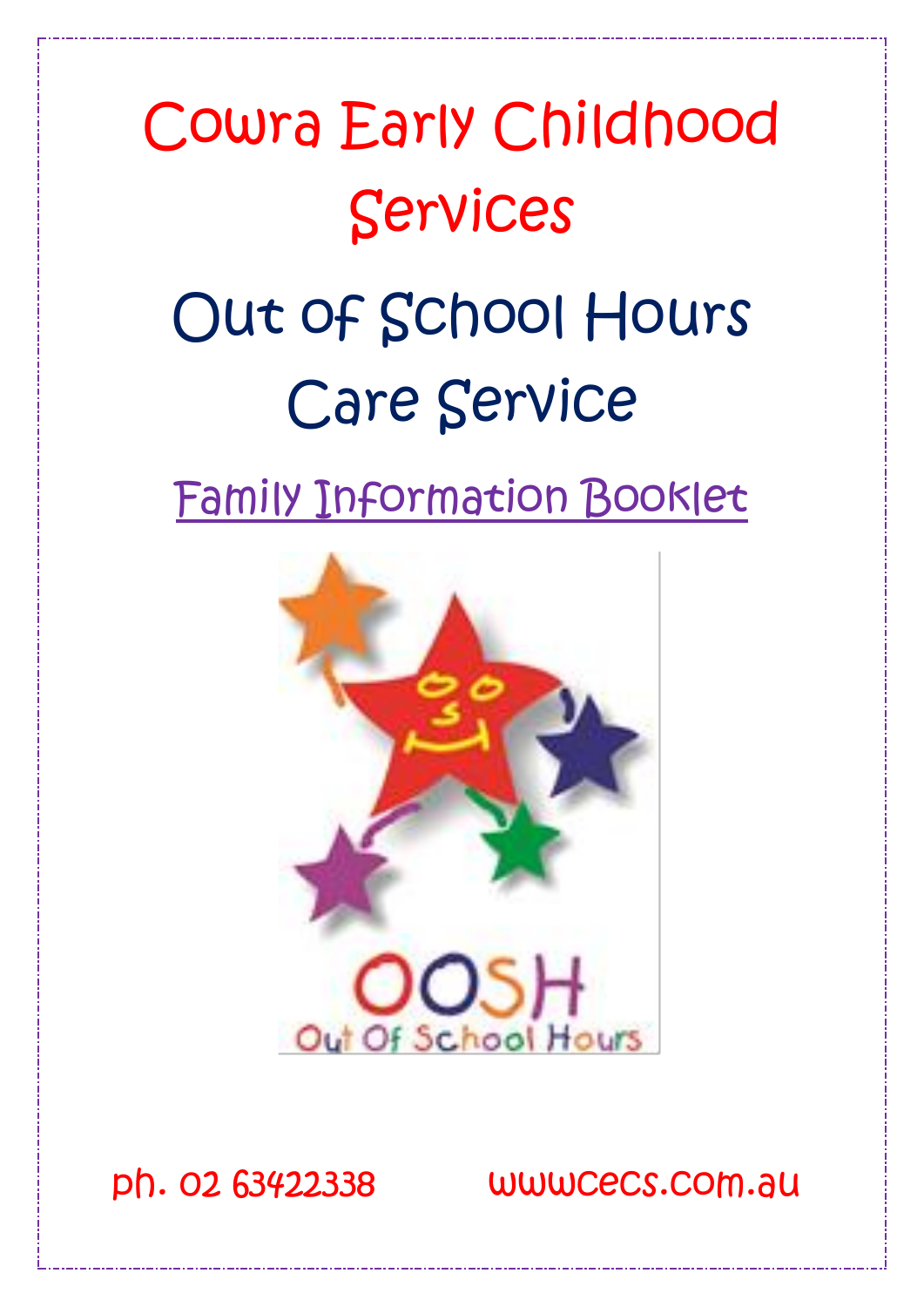Cowra Early Childhood Service Out of School Hours (OOSH) Care Services is a community based, not-for-profit service. This service is managed by Cowra Early Childhood Services voluntary Management Committee comprising of members from service families and interested community members. Cowra Early Childhood Services also operates Carinya Early Childhood Service, Cowra Family Day Care and Cowra Early Childhood Mobile long day care and preschool Service.

Cowra Early Childhood Services OOSH Care Services is licensed under New South Wales Regulatory Authority of NSW Early Childhood Education and Care Directorate; Department of Education and Communities (DEC) with Australian Children's Education & Care Quality Authority (ACECQA) being the national body which ensure high quality childhood education and care across Australia is being carried out.

Cowra Early Childhood Services OOSH provides after school and vacation care for up to 15 children during vacation care and up to 20 children for after school care each session. This service is for children from kindergarten to Year 6. The program emphasises play, social interaction and recreation. Activities are organised in small and large groups, or children may choose quiet time by themselves (e.g. to read and do homework). OOSH Care lets your child have fun in a relaxed and safe environment.

Some typical activities included in these service programs are art and craft, cooking, drama, dance, excursions, games, music, reading, and sport. Service programs are planned, implemented and evaluated by qualified and experienced educators with input from children and families encouraged.



Like Us On

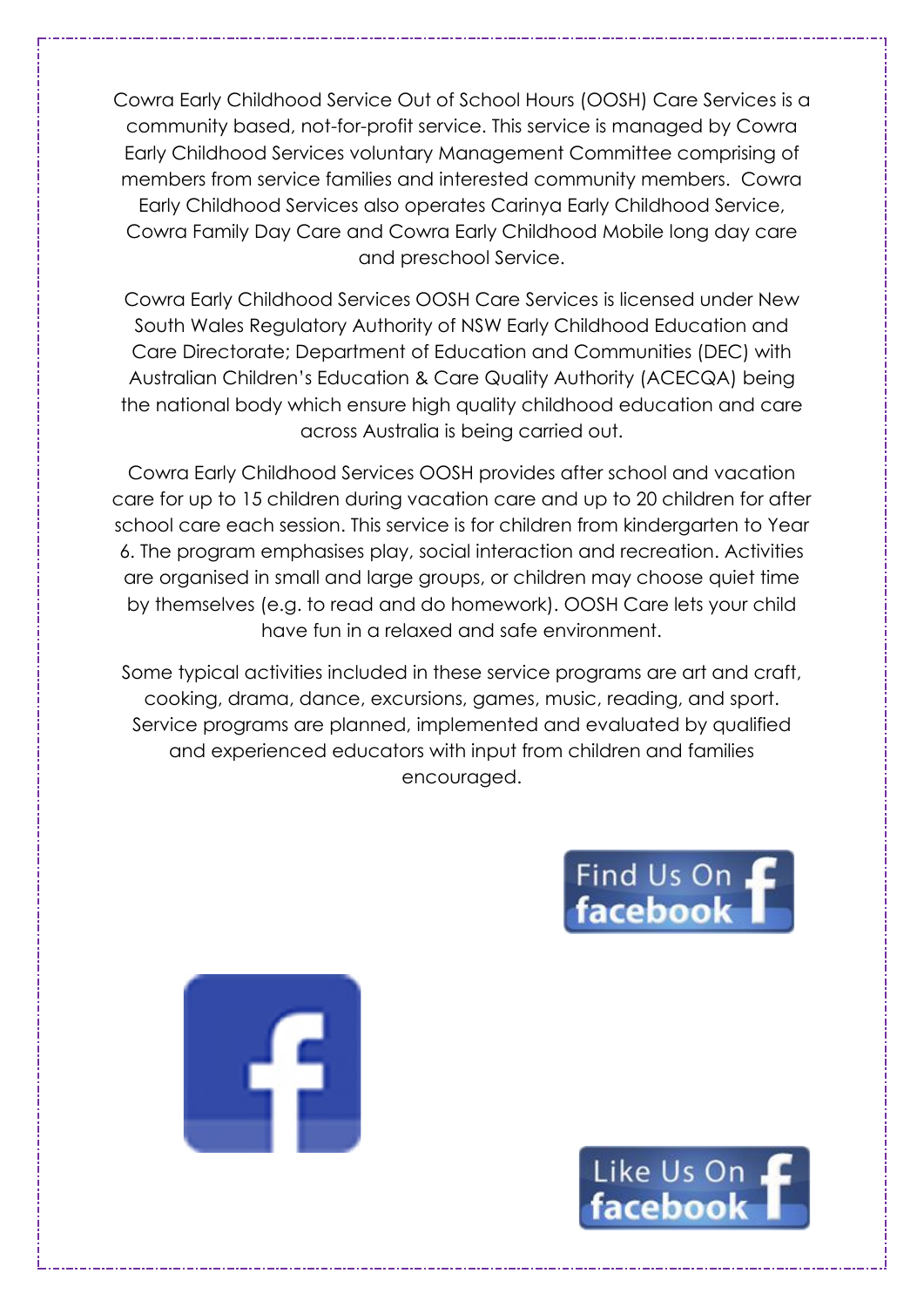#### **CECS: OOSH: Philosophy**

At Cowra Early Childhood Services Out of School Hours Service (CECS OOSH) our purpose is to provide high quality education and care for children 5-12 years of age on an afterschool and vacation care basis.

At CECS OOSH we believe;

Every child is unique with individual needs and rights, by recognising and meeting these needs and rights we assist each child to grow and develop in an environment where

they feel safe secure and a sense of belonging. The time children spend with us should be relaxed and recreational.

The programs we provide support a holistic approach to each child's learning and development.

Encouraging children of middle childhood age (5-12 years) to be active participants and decision makers in the program, routine, and boundary planning processes provides a sense of ownership.

Making choices and risk taking is an integral part of each child's growth and development.

Our flexible program and routine provide opportunities for the children to make choices on how they utilise their time with us.

We acknowledge Aboriginal and Torres Strait Islander people as the first Australians, value the contributions of these cultures and are committed to ensuring that our curriculum includes an indigenous perspective.

A welcoming environment respects all children and families, we encourage their participation and input into our programs.

Our service, its children, educators and families are active in the wider community; the inclusion of community members and events in our programs promotes participation and collaboration within the community.

Mentoring and professional development is essential to enable educators to provide environments which allow children to feel safe and secure, extend and develop their interests, knowledge and abilities and a sense of belonging.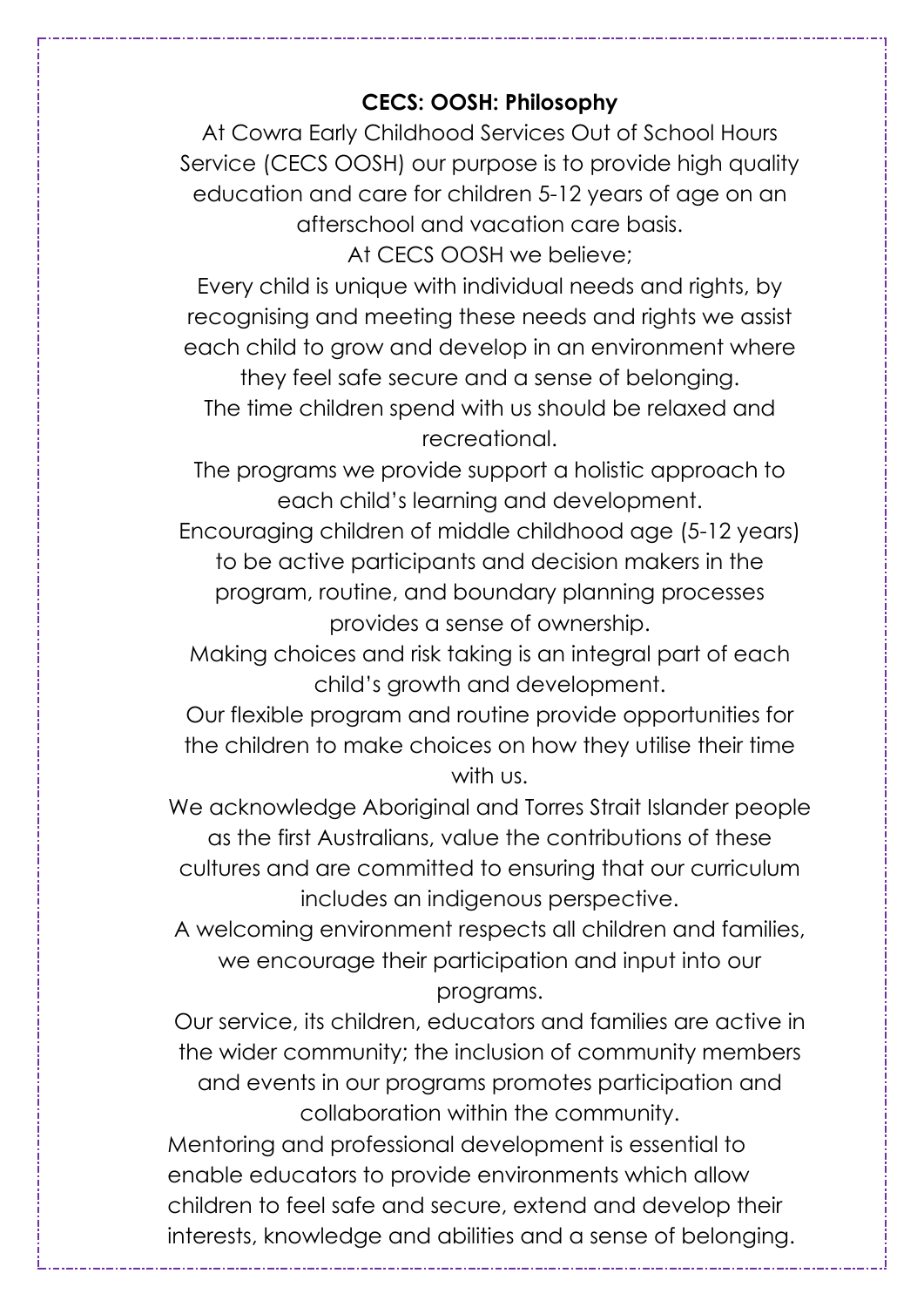## **our vision**

To live in a world where all children are nurtured, respected & encouraged to reach their potential.

### **our mission**

We build relationships & provide education & care in a way that nurtures the wellbeing of children & families in a safe, inclusive & respectful environment which lays the foundation for life-long learning. We advocate for & respond to the needs of children & families across the Lachlan region.

# **core values**

### **passion**

We are committed in heart & mind; we energize, engage & inspire others.



We know that the inclusion of people with different ideas, strengths, interests & cultural backgrounds will help us succeed. We encourage healthy debate & difference of opinion.



We are honest, open, ethical & fair. Our professionalism is embedded into the CECS community.



We have courage to shape a better future. We are entrepreneurial, we take risks & strive for meaningful change.









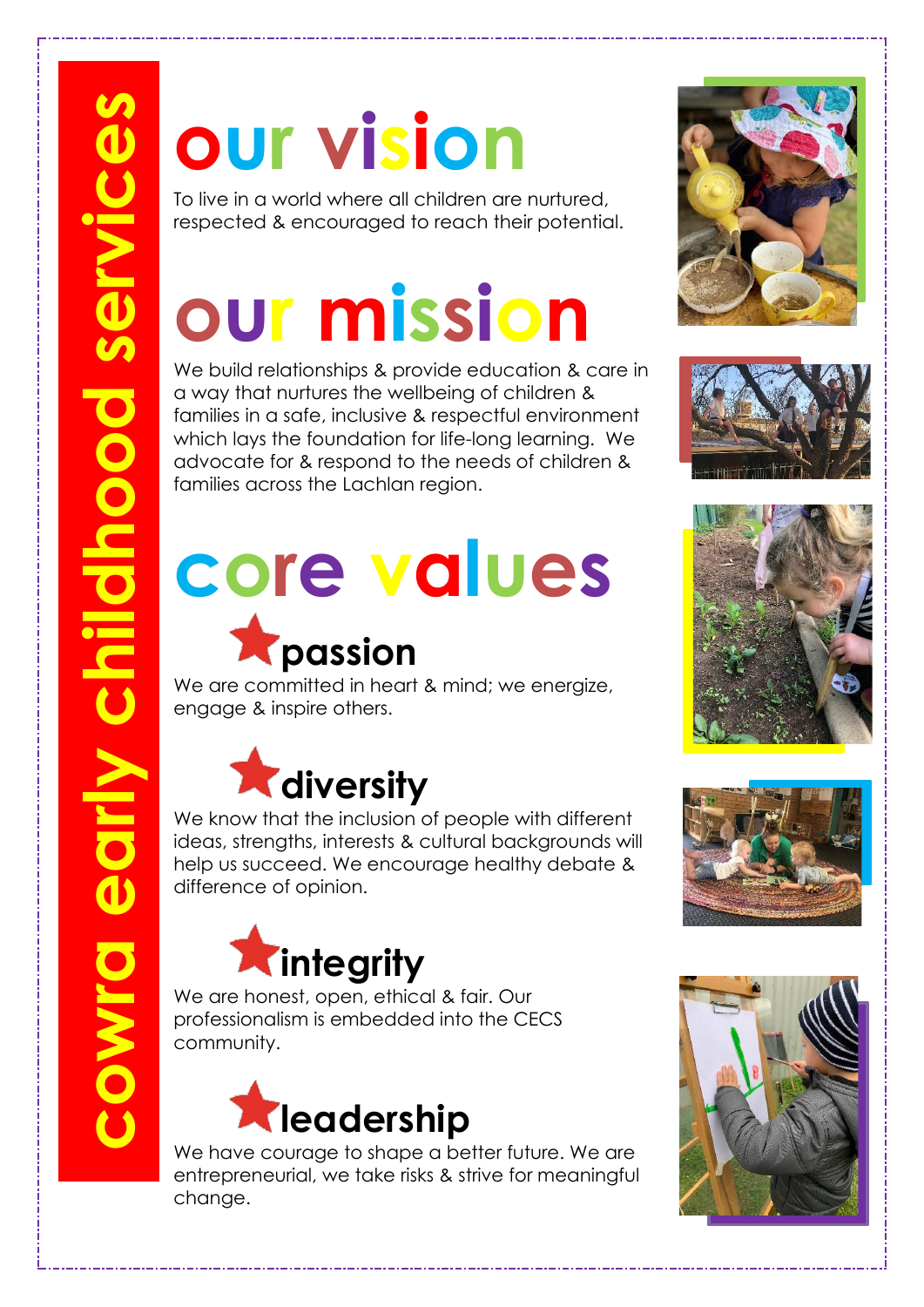#### **OOSH hours of operation:**

After School Care:

❖ End of school - 6pm educators will not be present at the service until children are collected from schools.

❖ Each school day throughout the year.

Vacation Care:

 $\div$  8am – 6pm ❖ School holidays.

#### **Please Note:**

The service will be closed for all Public Holidays.

The service will be closed between Christmas and New Year.

#### **Stop Work meetings and Pupil Free days:**

OOSH management will assess the need of families for vacation care to be provided on school pupil free or stop work days on individual daily basis. If vacation care is provided on these days normal vacation care fees will apply.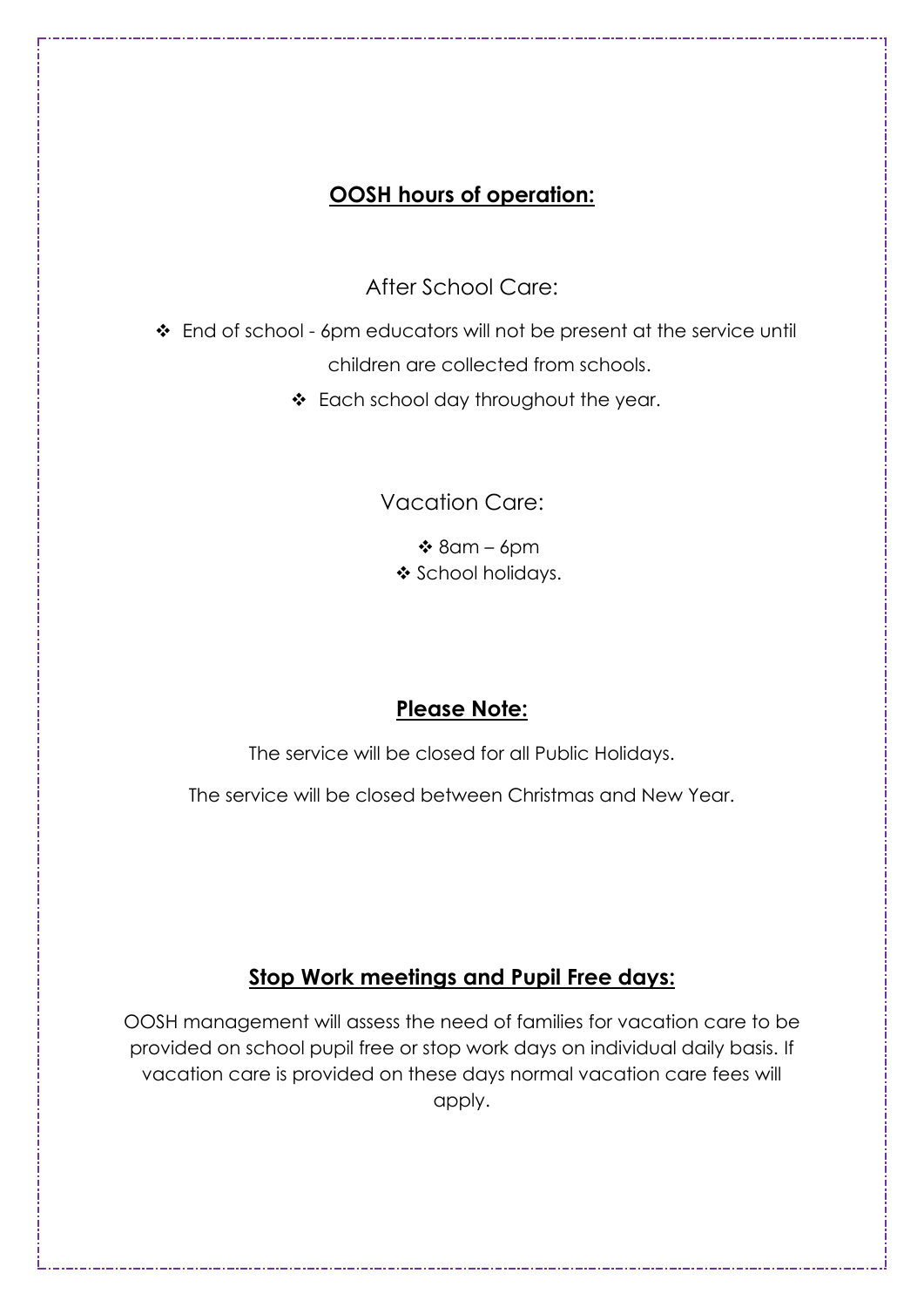#### **OOSH Fees:**

As from 5<sup>th</sup> July 2021

After School Care fees:

❖ \$30.00 per day

Vacation care fees:

❖ \$69.00 per day

#### **Please Note:**

These fees will be reduced with Child Care Subsidy (CCS) for eligible families. Cowra Early Childhood Services is a community based not for profit organisation and therefore aims to provide quality, affordable care to all families.

In relation to its budget and the consumer price index OOSH fees are reviewed by the service Management bi-annually.

#### **Enrolment Fee:**

An annual \$50 enrolment fee is payable to secure your child's position. (This fee is excluded for children accessing the service on an occasional basis for 3 or less sessions throughout any Calendar year).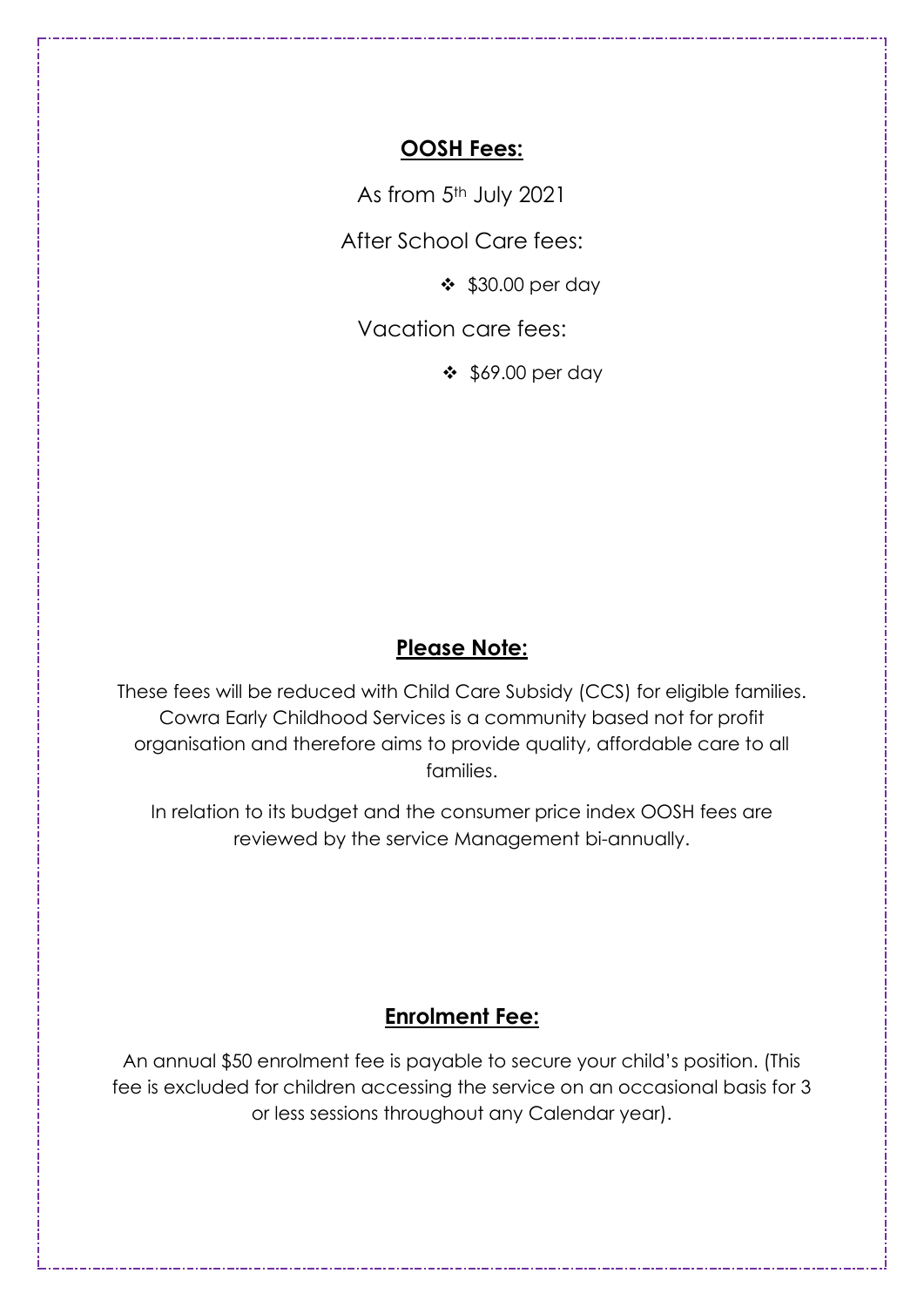#### **Child Care Subsidy:**

Cowra Early Childhood Services OOSH Care Service is registered for eligible families to access Child Care Subsidy (CCS). CCS is income and activitybased government assistance which reduces the cost of childcare for families.

Families are responsible to lodge an application with Centrelink for each individual child. Centrelink will advise each family and Cowra Early Childhood Services of their level of assistance. It is each family's responsibility to ensure their fees are being charged accordingly.

Each week families will receive a Parent Guardian Entitlement Statement showing care used and government CCS paid.

#### **Fee Payment for Children from Separated/Divorced Families:**

Children enrolled at OOSH whose parents/guardians are separated or divorced must complete questions pertaining to this on the CECS enrolment form. This includes the days during the care week that the child is in the care of each parent/guardian. If the child is in the care of more than one parent/guardian throughout the care week a separate enrolment form must be completed by each parent. CECS must gain this information to ensure that the correct parent is claiming the CCS payments for their applicable days and to confirm that they are responsible for payment of fees.

#### **Changes or Cancellation of Care:**

Any alterations to permanent care arrangements must be reported to administration and signed paperwork completed.

Two weeks written notice must be given if cancelling care this includes reducing days. If cancellation notice is given and the child will not be attending the service for these period, families will be required to pay full fees for that time as child care Subsidy cannot be claimed for non-attendance at the conclusion of care.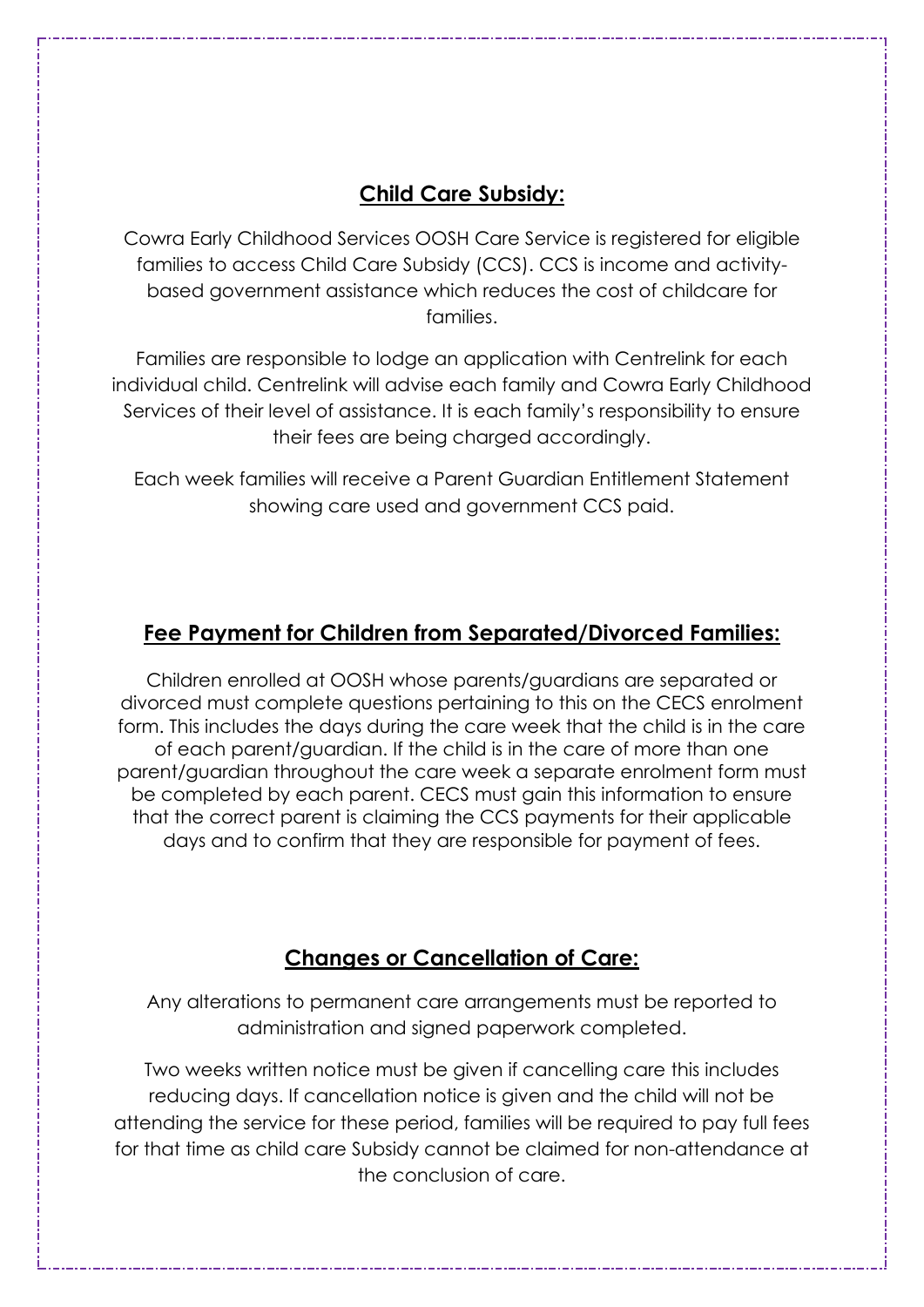#### **NOTIFYING NON-ATTENDANCE AT A SESSION:**

All absences must be notified to administration before the commencement of the session. This is particularly important for After School Care to ensure educators are aware of children to be collected from school.

#### **PAYMENT OF FEES**

Each week an invoice will be issued to families informing them of fees that are due.

Fees can be paid by –

- Internet banking (BSB 032820 Account no. 161076) please put OOSH and your child's name in the reference
	- At the office in cash, eftpos or cheque (9am to 4pm daily)

Fees are charged for After School Care, permanent bookings, if a public holiday falls on a day of care or if a child is absent from care.

#### **EDUCATIONAL LEADER:**

OOSH has an appointed Educational Leader to as per requirement from our Educational and Care Services National Regulations 2011. The Educational Leader's role is to lead the development of and implementation of the service's educational programs in accordance with the National Quality Framework and My Time Our Place.

#### **Age Groups:**

Children from kindergarten to Year 6 will be encouraged to mix. Independent play as well as small and large group experiences will be catered for allowing children opportunities to stimulate their level of maturity, play and development.

A limit of 5 children aged year 4 and over will apply to ensure child safety and best use of the environments (adjustments to this can be made at the Co-ordinator's discretion).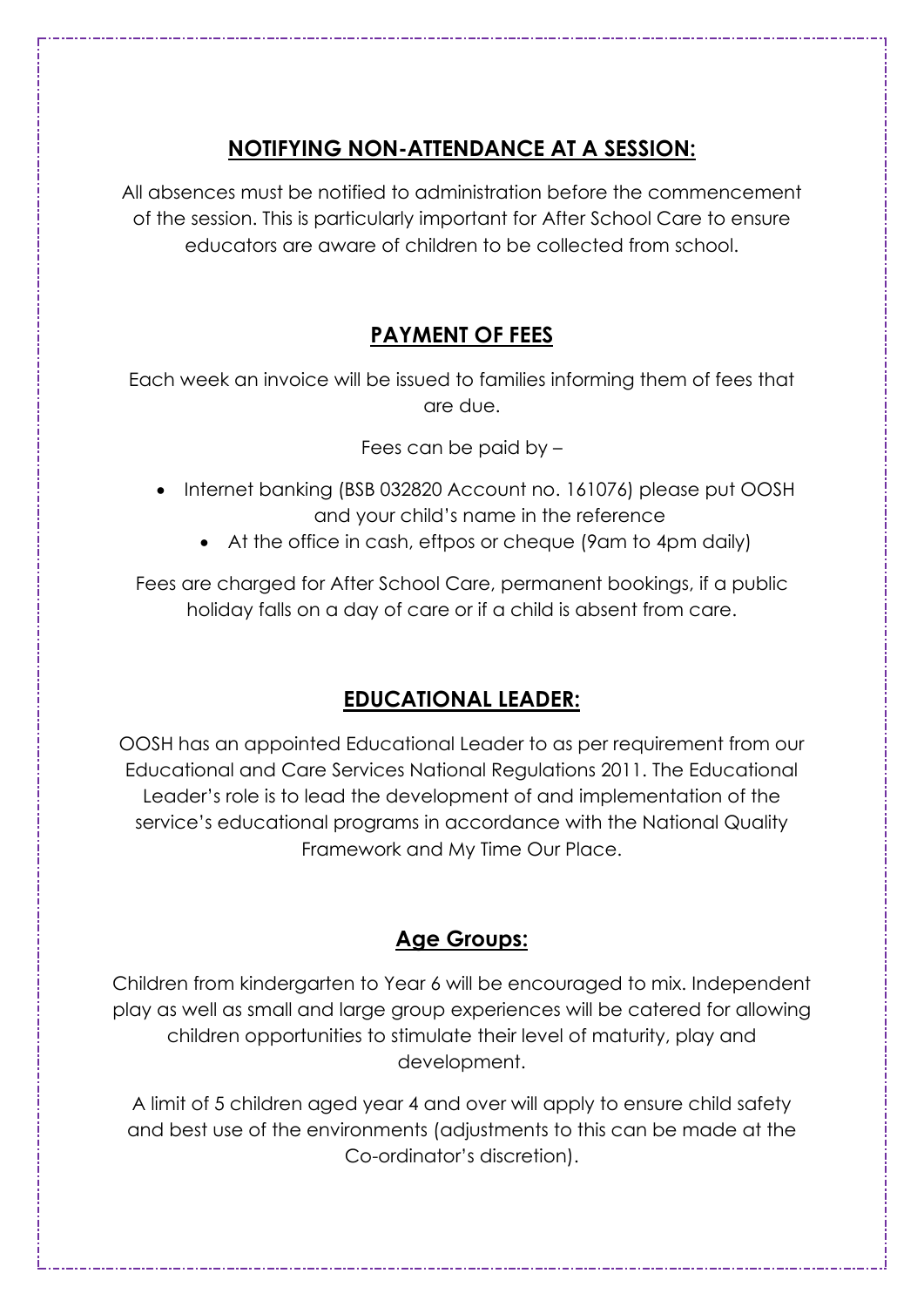#### **FOOD & DRINK:**

#### **After School Care:**

Afternoon tea will be provided; this will include foods such as fruit and a snack along with a drink of water or milk.

#### **Vacation Care:**

During Vacation Care children provide their own food for the day. Nutritious, healthy food is encouraged. Water is available to children at all times.

#### **BUS TRAVEL:**

Cowra Bus Service will transport for children attending after school care with pickups from Cowra Public School and St Raphael's Central School. On arrival at Mulyan Public School OOSH children and educators will exit the bus and join the Mulyan OOSH children, OOSH educators will do a roll call before commencing the walk along Lachlan and Comerford Streets to the OOSH premises 20 Comerford Street.

Children will be signed into OOSH by educator when boarding the bus at St Raphael's and Cowra Public Schools. Mulyan School children will be signed in at the Mulyan School bus stop before walking to OOSH.

All children are encouraged to use this service as care is not provided at the OOSH service until educators have collected all children from schools.

Children traveling by bus to OOSH will require a **bus pass** if eligible. This must be arranged with Cowra Bus Service. To apply for a bus pass for your child/ren go to [www.transport.nsw.gov.au](http://www.transport.nsw.gov.au/) *› customers* or call the Cowra Bus Service on 63421021for assistance.

A **fare card** can be purchased from Admin for either \$10 or \$20 for those who don't qualify for a bus pass. Bus travel is charged at **\$1** per trip with **fare card**.

#### **Enrolment:**

Enrolments are taken in November for the following year; however, children can be enrolled any time throughout the year. Families must supply a birth certificate of the child along with an Immunisation History Statement. These statements can be printed online from Medicare or over the counter at any Medicare office.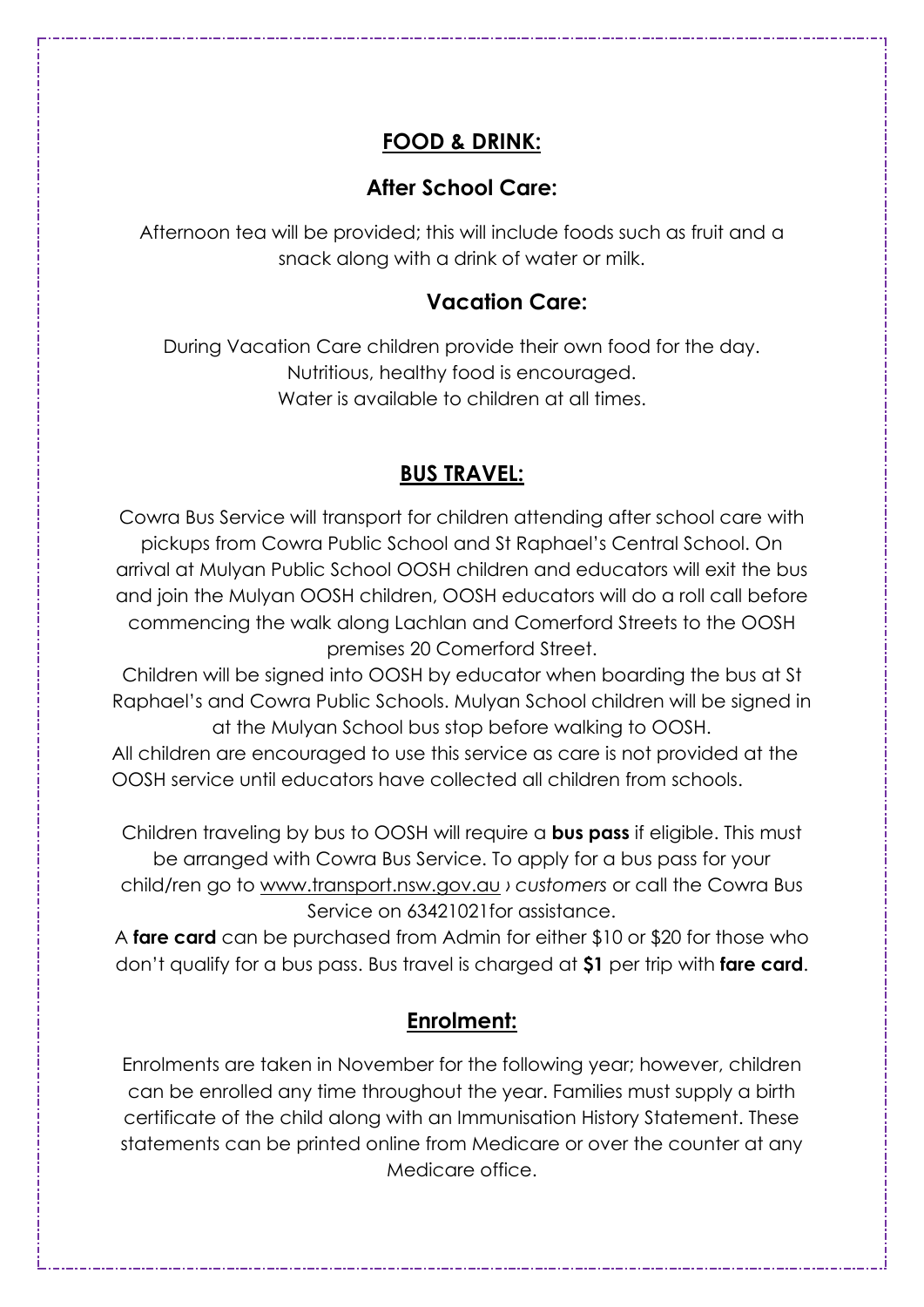#### **Physical Play:**

The service values the children's participation in physical activity throughout all sessions. Each day children will be encouraged to be involved in activities using the larger muscles and movements of the body. These will include outdoor sports such as soccer, tennis and cricket as well as dance, yoga and interactive movement games.

#### **Homework Time:**

Each after school session from Monday to Thursday will include an opportunity for children to do homework. Children will be assisted and supported by educators during homework time however educators will not be responsible for ensuring all children's homework is completed. Communication between children families and educators is encouraged in relation to homework expectations.

#### **Medication:**

Children requiring medication whilst at the service will require a medication or continuing medication form to be filled out by a parent or guardian. Medication will need to be supplied directly to educators by parent at the commencement of care.

At no time is medication to be left in a child's bag. No medication will be administered by educators without the appropriate medication forms being filled in and signed.

Children are not permitted to administer their own medication without appropriate documentation filled in and signed.

#### **Accidents:**

All accidents will be recorded on an accident report and parents notified at collection. Parents will be required to sign the accident report to acknowledge they have been notified of the incident. Parents will be notified of any injury requiring medical attention or which does not allow the child to participate in programmed activities.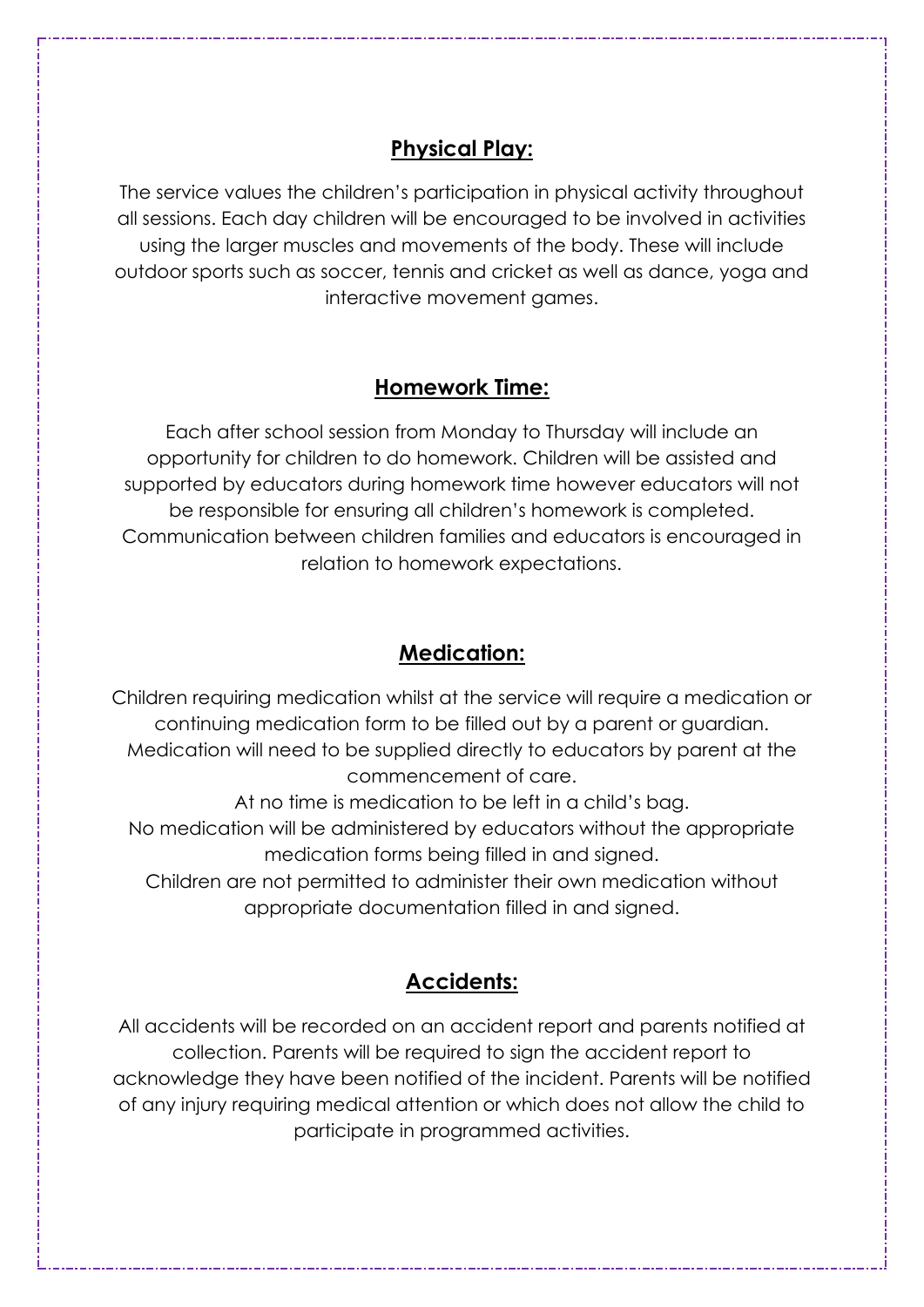#### **Illness or injury Whilst in Care:**

If your child becomes ill or injured whilst at OOSH, you will be contacted and asked to collect your child as soon as possible. All Illnesses will be recorded.

#### **Please do not bring your child to OOSH when they are unwell.**

Educators at the service are unable to care for sick children. It is the responsibility of parents to inform the service of any infectious conditions.

Cowra Early Childhood Services continually evaluate hygiene procedures to reduce the spread of infection. Education in the use of appropriate procedures is included in the children's routines and programmes. Parents are therefore requested to keep their children at home if they are diagnosed with or have the following illnesses

- ❖ Chicken Pox
- ❖ Conjunctivitis
- ❖ Diarrhoea
- ❖ Influenza
- ❖ Impetigo
- ❖ Hand, foot and mouth
- ❖ Measles
- ❖ Mumps
- ❖ Ringworm/scabies
- ❖ Rubella
- ❖ Rashes (unexplained)
- ❖ Whooping cough
- ❖ Head Lice

#### **Excursions:**

Throughout vacation care children will have the opportunity to participate in excursions and incursions involving the local community. These excursions/incursions will extend on the children's learning, development an understanding of the surrounding community and involve interests of the children accessing the service. Parent input into the location and content of excursions/incursions is encouraged and valued.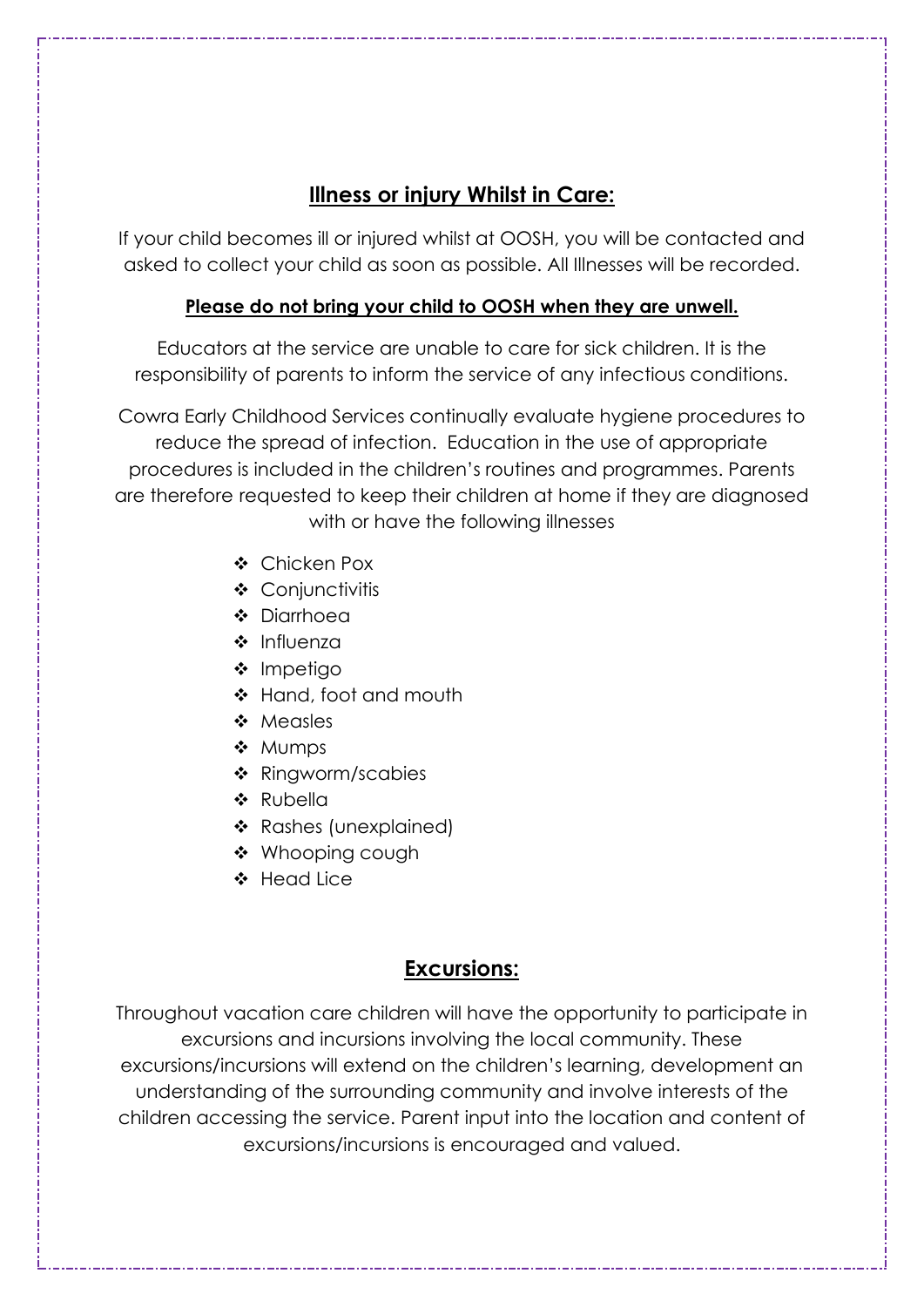#### **Service Policies:**

A Copy of all CECS and OOSH Policies, The Education and Care Services National Regulations 2011 & Law 2010, The National Quality Standards and the My Time Our Place Framework are located in the OOSH rooms.

Service policies have been formulated in relation to the Educational and Care Services National Regulations 2011and Law 2010, National Quality Standards, sources and research relevant to children's services and service practices.

Families are welcome to have input into Service Polices, these are regularly updated with input from educators, staff, management, families and the community encouraged.

Please feel free to discuss any matters regarding the service policies with educator's staff and management.

#### **Work, Health & Safety:**

Cowra Early Childhood Services has an effective WH&S policy and management recognises the importance of WH&S for the safety of all families and staff who use its service. WH&S is continually being monitored and monthly checks of the environment and equipment are completed.

#### **Family Input:**

Cowra Early Childhood Services encourage families to have input into our services. Please make suggestions or offer feedback to our educators and staff or management. This can be done verbally or in writing.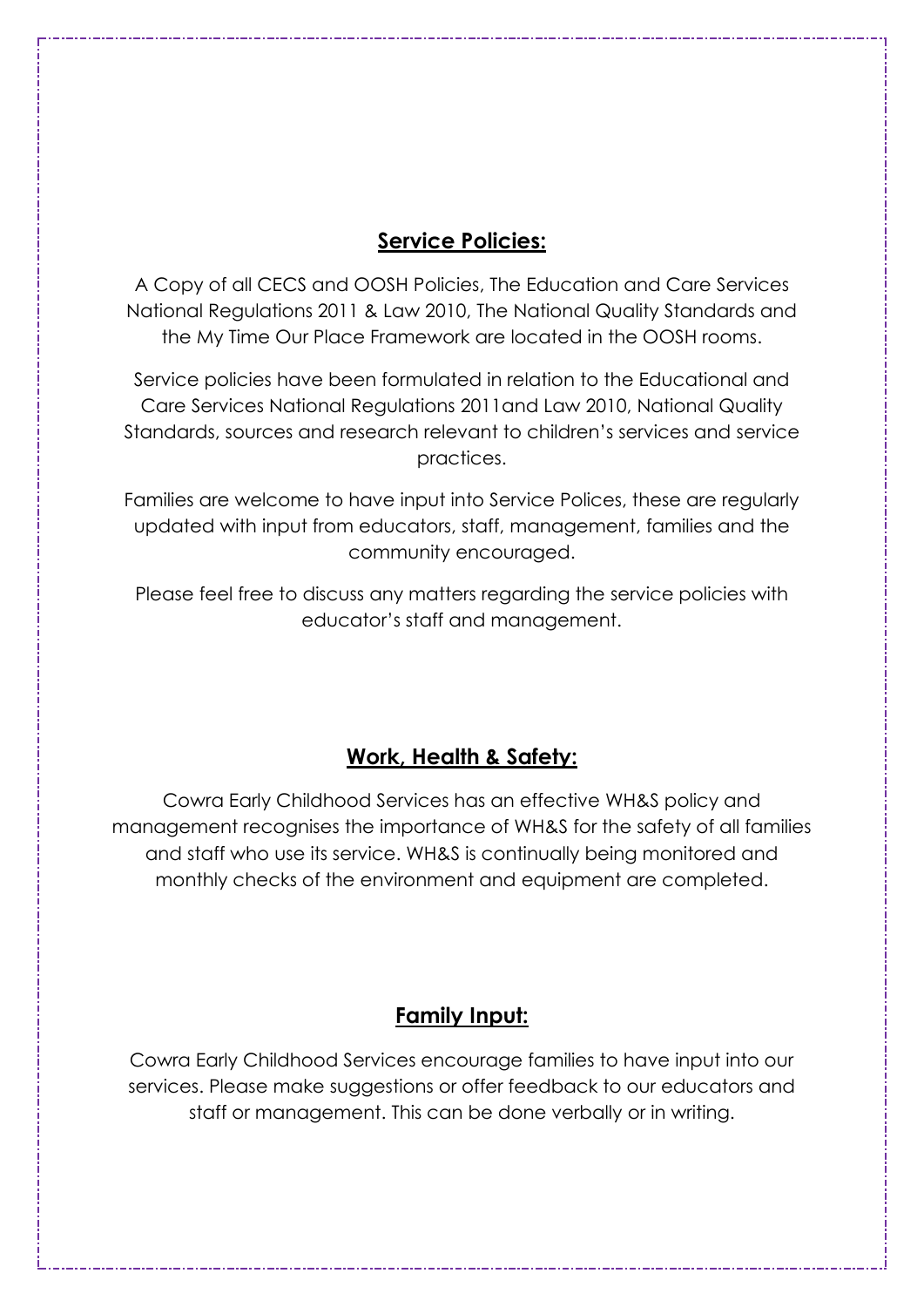#### **Grievances - Complaints:**

All grievances - complaints should be forwarded to the Director. Alternatively adhere to the CECS Grievances – Complaints Policy. All enquiries will be dealt with in a confidential and professional manner.

Alternatively you are able to contact our Regulatory Authority at

Department of Education and Communities Locked Bag 5107 Parramatta NSW 2124 Phone: 180061911

#### **Arrival and Departure:**

Each child is to be signed IN and OUT of the service at the beginning and end of each session. A sign in I-pad is located in the OOSH room. OOSH educators will sign children into after school care, it is the collecting adult's responsibility to sign children out of after school care and IN and OUT of vacation care. This is as a record of your child's attendance at the service which is used for claiming childcare subsidy and is vital in the case of an emergency such as a fire to be able to quickly account for all children in attendance on the day.

Please contact the service as soon as possible if your child is going to be absent from a booked session.

#### **Collecting your child:**

The only people able to collect your child from the service are authorised parents or other authorised adults recorded on the child's enrolments form. Any person collecting a child from Cowra Early Childhood Services OOSH must be over 18 years of age. Educators will not permit your child to leave with a person other than those listed on the enrolment form unless the service has been previously notified in writing.

If someone arrives to collect your child whom educators or staff do not know photo identification (e.g. Driver licence) will be requested.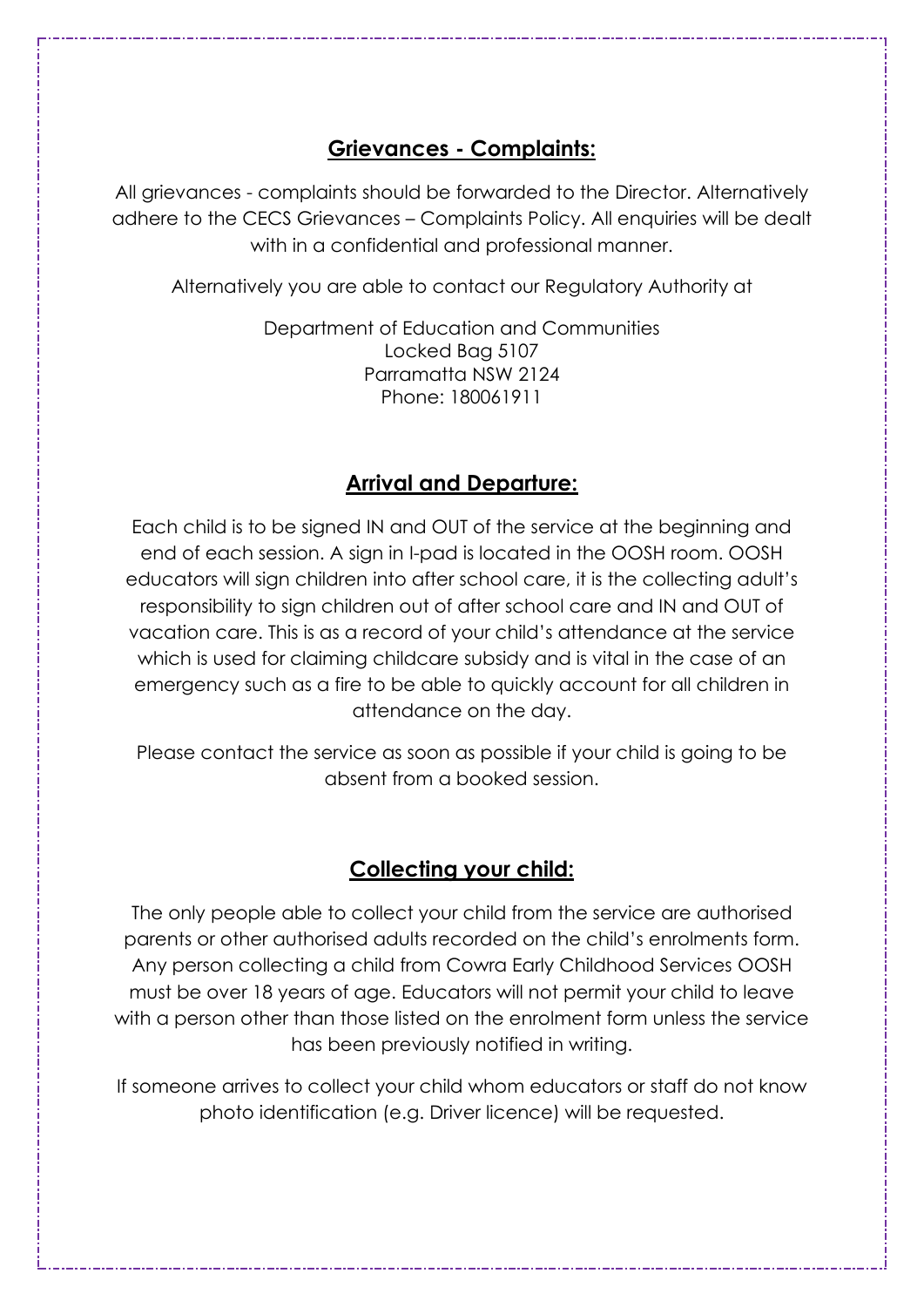#### **Photographs:**

Photographs are taken of children participating in activities at OOSH, on excursions and when participating in community events. These photos are used in the programmes, for displays, in books, on the CECS Facebook page and for the children and families to share.

If for any reason you do not wish your child/ren to be photographed please discuss this with educators and indicate on enrolment forms.

#### **Late collection of children after 6.00pm (closing time):**

Adults collecting children from OOSH are requested to be in the service by 5.45pm to have their child collected by 6.00pm. If parents are late in collecting children at the end of the day (after 6.00pm) a fee of \$25 will be charged and must be paid within 14 days of receipt of the account.

Children that are not collected prior to 6pm every effort will be made to contact parents or other adults authorised to collect. If after 30 minutes, it has not been possible to arrange for the child to be collected, educators will follow the Department of Family and Community Services abandoned child procedures.

#### **Sun Protection:**

Cowra Early Childhood Service Out of School Hours is a Sun Smart Service and follows the guidelines set out by the Cancer Council in relation to sun protection.

- ❖ The times of day chosen for outdoor play will consider sun protection.
- ❖ Outdoor activities will be set up in shaded areas wherever possible
- ❖ All children will have factor 50+ sunscreen applied 30 minutes prior to outdoor play whenever the UV factor is above 3.
- ❖ Children will wear a hat when outdoors whenever the UV factor is above 3.
- ❖ Children and educators will wear clothing that protects from the sun i.e. Shirts with sleeves
- ❖ Educators set a positive example for the children by also wearing appropriate clothing, hats and sunscreen.